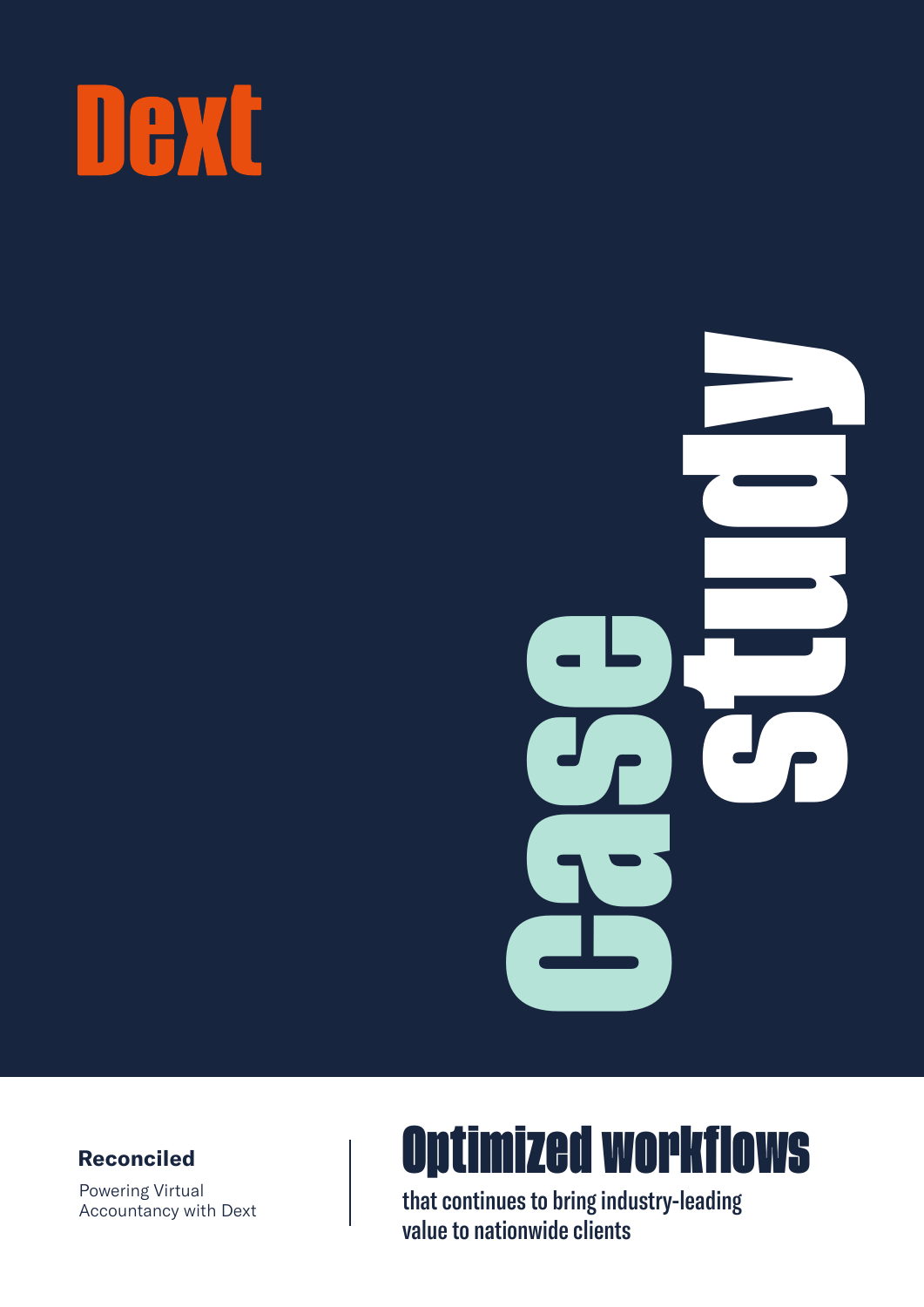# **TAXT**

**Bouth Dext as a**<br>standard part of the  $\qquad \widehat{\circ}$  **About tech stack, we give our clients a tool that sits on their phones. So it's almost like our firm is going with them wherever they go."**



Reconciled

Reconciled and Dext come together to power a fully virtual accounting firm, increasing productivity and laying the pathway to providing advisory services to a nationwide clientele.

Michael Ly is the CEO and Owner of Reconciled, a virtual accounting firm providing services across the United States. Since its founding, Reconciled utilizes an advanced tech stack that continuously allows it to evolve services to its clients.

Michael brings an entrepreneurial viewpoint to accounting, allowing his firm to make the jump to serving its clients in a fully digital way. Combining the traditional accounting firm foundation built on customer service with a growth mindset, Michael was able to turn Reconciled into a rapidly expanding virtual accounting firm.

As a Dext user, Michael utilizes our platform to provide ease of access and automation to Reconciled's clients to ensure that they can provide the raw data his team needs to provide the exceptional level of advisory services that his clients depend on.

## Michael Ly **Challenge**

Reconciled needed to create a versatile tech stack poised for growth and a centralized location for document submission. For Reconciled they needed to find the answer to the virtual official dilemma. "How do we make it so clients don't mail us anything? Because we want to be added, we want to be digital, an officeless company. So how do we do that?" For Reconciled, Dext was the answer to that question. As a fully virtual firm, Reconciled required the flexibility that Dext provided to ensure that their clients could easily submit, access, and review invoices while maintaining a transparent view into their cash flows.

When building their tech stack five years ago, there weren't many options that fulfilled their needs. Initially, their process was an intensive internal testing module that required vetting of each potential tool. When deciding what tech to go with, Reconciled had to consider the overall package. It was essential to find a solution that enabled them to operate as an entirely virtual operation.